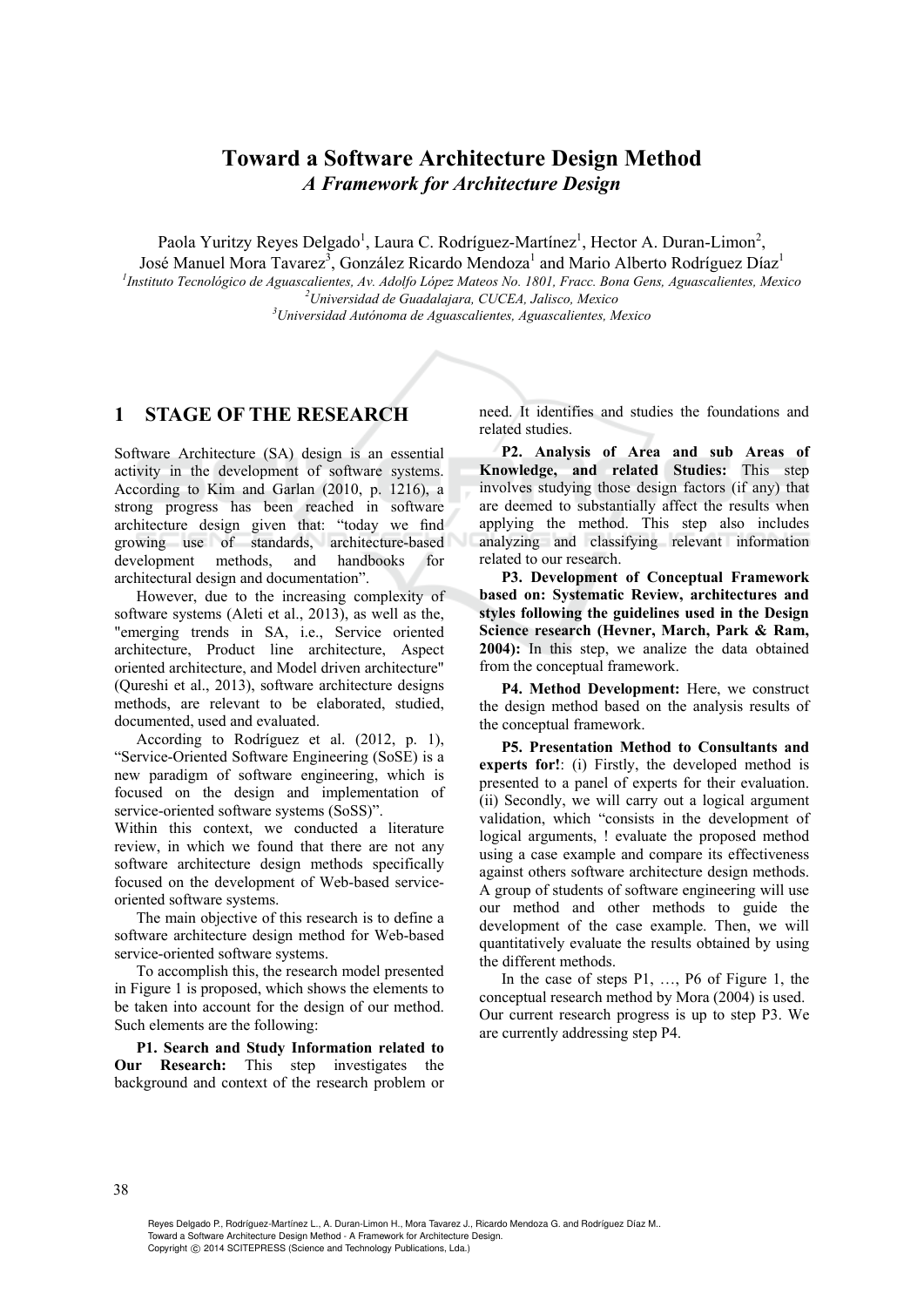

Figure 1: Research Model for the generation and validation of a software architecture design method for Web-based service-oriented software systems.

# **2 OUTLINE OF OBJECTIVES**

**SCIENCE AND** The main objective of this research is to "define a software architecture design method for Web-based service-oriented software systems." The specific objectives are:

**O1.** Find the main contributions and limitations of current software architecture design methods.

**O.2.** Identify useful design principles for the software architecture design of Web-based serviceoriented software systems.

**O.3.** Design the architectural development method based on the identification of activities and products of architectural design methods analysed in the specific objective O.1. Also, take into account the principles found in objective O.2.

**O.4.** Carry out a theoretical validation of our proposed software architecture design method by using logic argumentation as well as an assessment of an expert panel.

**O.5.** Carry out an empirical evaluation of our software architecture design method by means of a case example.

**O.6.** Compare the effectiveness of our software architecture design method with others software architecture design methods. The effectiveness of software design method will be tested by a group of software engineering students. The evaluation process will be twofold. Firstly, we will measure to which extent an architecture design produced by a software design method satisfies the functional and not functional requirements. Secondly, we will measure to which extent the risks associated with the construction of a software system are reduced

(Pressman, 2002).

# **3 RESEARCH PROBLEM**

This research problem is located into the knowledge area of Software Design (SWEBOK, 2004), within Software Engineering.

According to Gu and Lago (2009, p. 289), "It is often argued, in both academia and industry, whether the existing software engineering and architecting approaches (including techniques, methods and tools) are applicable as is in the context of SOA [Service Oriented Architecture]. However, since their 'real' differences with TSE [Traditional Software Engineering] remain fuzzy". "As a result, new approaches and design principles to build service-oriented systems have been continuously emerging".

Within this context, we conducted a literature review, in which we found that most of software architecture design methods are focused on the development of generic software systems, i.e., those methods do not consider the application domain area. A disadvantage of using generic methods is that it is not possible to emphasize the characteristics and specific goals of the application domain. For example, "architectural design of information systems emphasizes dates modeling, and architecture design of telecommunication software emphasizes continuous operation, live upgrade, and interoperability" (Hofmeister et al., 2007, p. 106). Only a few software architecture design methods are focused on different domains for which they were created (types of systems, type of company: e.g., large or small, etc.) (Hofmeister et al., 2007). However, no efforts have been carried out for developing a software architecture design method, specifically, for Web-based service-oriented software systems.

## **4 STATE OF THE ART**

In this section we first introduce some common terminology of the areas that are related to our research work. Following, we present some relevant related work.

The IEEE Computer Society defines **Software Engineering** (SE) as "(1) The application of a systematic, disciplined, quantifiable approach to the development, operation, and maintenance of software; that is, the application of engineering to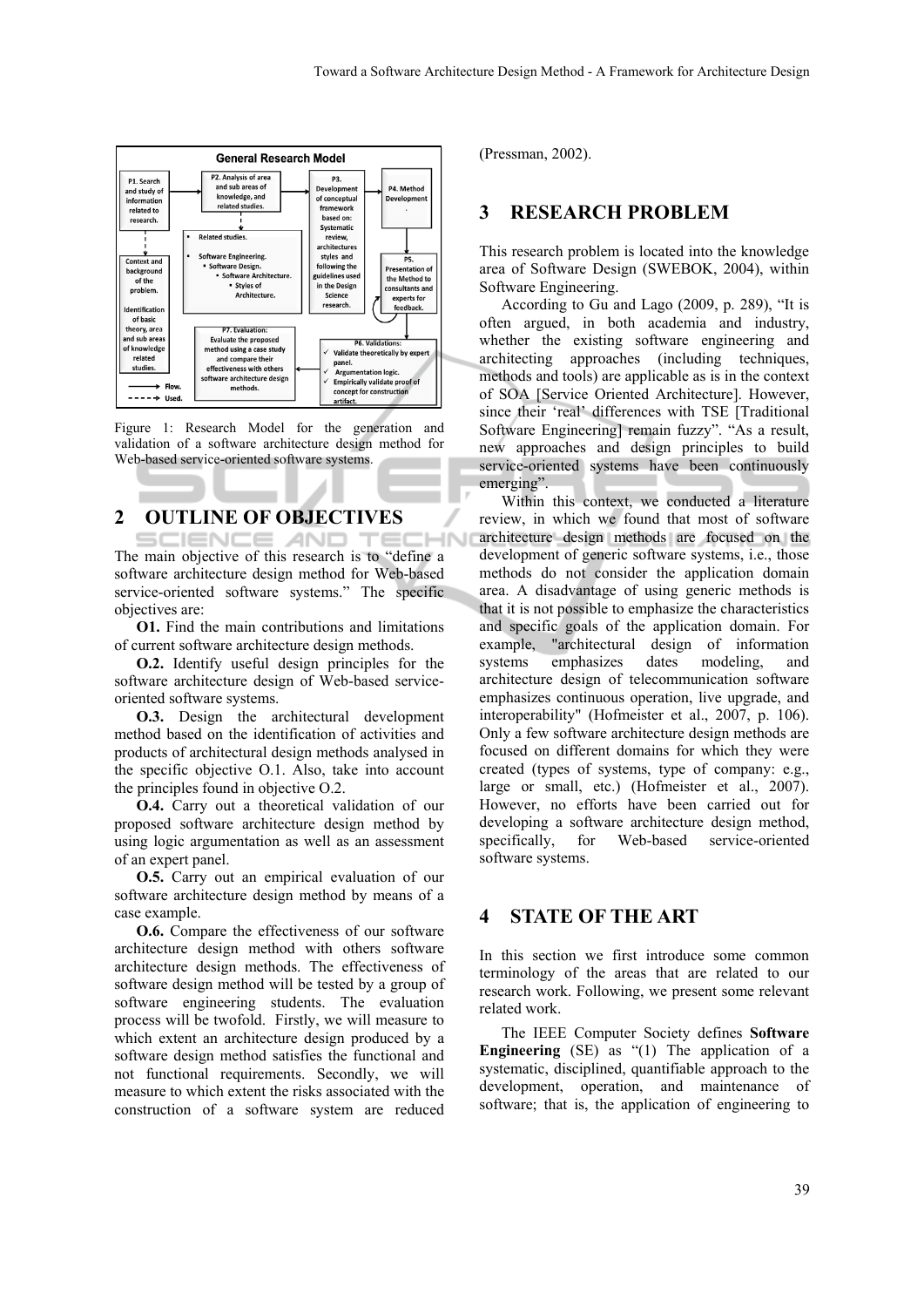software. (2) The study of approaches as in  $(1)$ ." (SWEBOK, 2004, p. 1-9). According to SEWBOK (2004), Software Engineering (SE) can be divided into ten areas of knowledge: Software Requirements, Software Design, Software Construction, Software Testing, Software Maintenance, Software Configuration Management, Software Engineering Management, Software Engineering Process, Software Engineering Tools and Methods, and Software Quality. Other definitions include the provided one by Pressman (2002, p. xxix), which defines software engineering as "…the practical application of scientific knowledge in the design and construction of computer programs and associated documentation required to develop, operate and maintain."

In the SE research area, **Software Development Methodologies** (SDMs) have evolved toward better methodologies (Vavpotic and Vasilecas, 2011). In the last four decades, a large variety of SDMs have been proposed (Avison and Fitzgerald, 2003). The evolution of such SDMs has been carried out in four areas (Rodríguez et al., 2008): pre-methodologies, rigor-oriented methodologies, agile-oriented methodologies and emergent service-oriented methodologies. Also, the SDMs can be classified according to different criteria, e.g., means the user's software needs in a functional or non-functional requirements or means the complexity size of the systems. Software system projects can be small, medium or large according to the demanded number of lines of code or required human effort (Rizwan Jameel Qureshi, 2012). Such projects can be also simple or complex: "from small and simple: e.g., software for simple web-shops; to highly specialized and complex software systems: software for information systems used in manufacture based on complex mathematical models" (Vavpotic and Vasilecas, 2011, p. 107).

All SDMs include an important task called **Software Design.** Such a task is defined by the IEEE 610.12-90 as: "the process of defining the architecture, components, interfaces, and other characteristics of a system or component" and "the result of [that] process" (SWEBOK, 2004, pp. 1-4). Also, the SWEBOK (2004) states that: "Viewed as a process, software design (the result) must describe the software architecture—that is, how software is decomposed and organized into components—and the interfaces between those components. It must also describe the components at a level of detail that enable their construction". At the same time, according to the IEEE 12207.0-96. standard, the **Software Architecture Design** and the **Detailed** 

**Design** are two core activities among the initial requirements analysis and final software construction (Brown et al., 1998; SWEBOK, 2004; Vogel, Arnold, Chughtai and Kehrer, 2011) as follow: "Software architectural design (also known as top level design, high-level design, macroarchitecture): describing software's top-level structure and organization and identifying the various components." and "Software detailed design (also known as bottom level design, low-level design, and micro-architecture): describing each component sufficiently to allow for its construction."

The concept of **Software Architecture** is used in various contexts (Mark et al., 2004), and there are numerous definitions of the term "software architecture" in Information Technology (IT), hence, it is a challenge to find one universal definition (Vogel et al., 2011). In this paper, we use the software architecture definition of ISO/ IEC/IEEE 42010:2011 (2011, p. 2) standard: "Fundamental concepts or properties of a system in its environment embodied in its elements, relationships, and in the principles of its design and evolution". Then we use the term **Software Architecture Design Methods** to refer to the methods that "describe" how to design a software architecture. According to Vogel et al. (2011, p. 319) an architecture method is a "… prerequisite for a successful architecture".

In recent years, several design methodologies and frameworks have been proposed (Lee & Shirani, 2004; Hofmeister et al., 2007). We have reviewed four well-known software development methodologies as well as an emergent methodology. The main goal of this review was to identify and compare the software architecture design methods of such software development methodologies. Our analysis was based on the evaluation of software architectural design method carried out by Hofmeister et al. (2007).

We considered the Software Architecture Design Methods that are (explicitly or implicitly) included in five well-known Software Development Methodologies (SDMs).

- 1. Model-Based (System) Architecting and Software Engineering (MBASE), (MBASE, 2000, 2003)
- 2. IBM Rational Unified Process for Systems Z (Cantor, 2003; Péraire et al., 2007).
- 3. Unified Process for Education (UPEDU) (Robillard et al., 2004, 2012).
- 4. Team Software Process (TSP) (Humphrey, 1998; Donald, 2000; Humphrey et al., 2010).
- 5. Service-oriented Software Development Methodology (SoSDM) (Rodríguez et al.,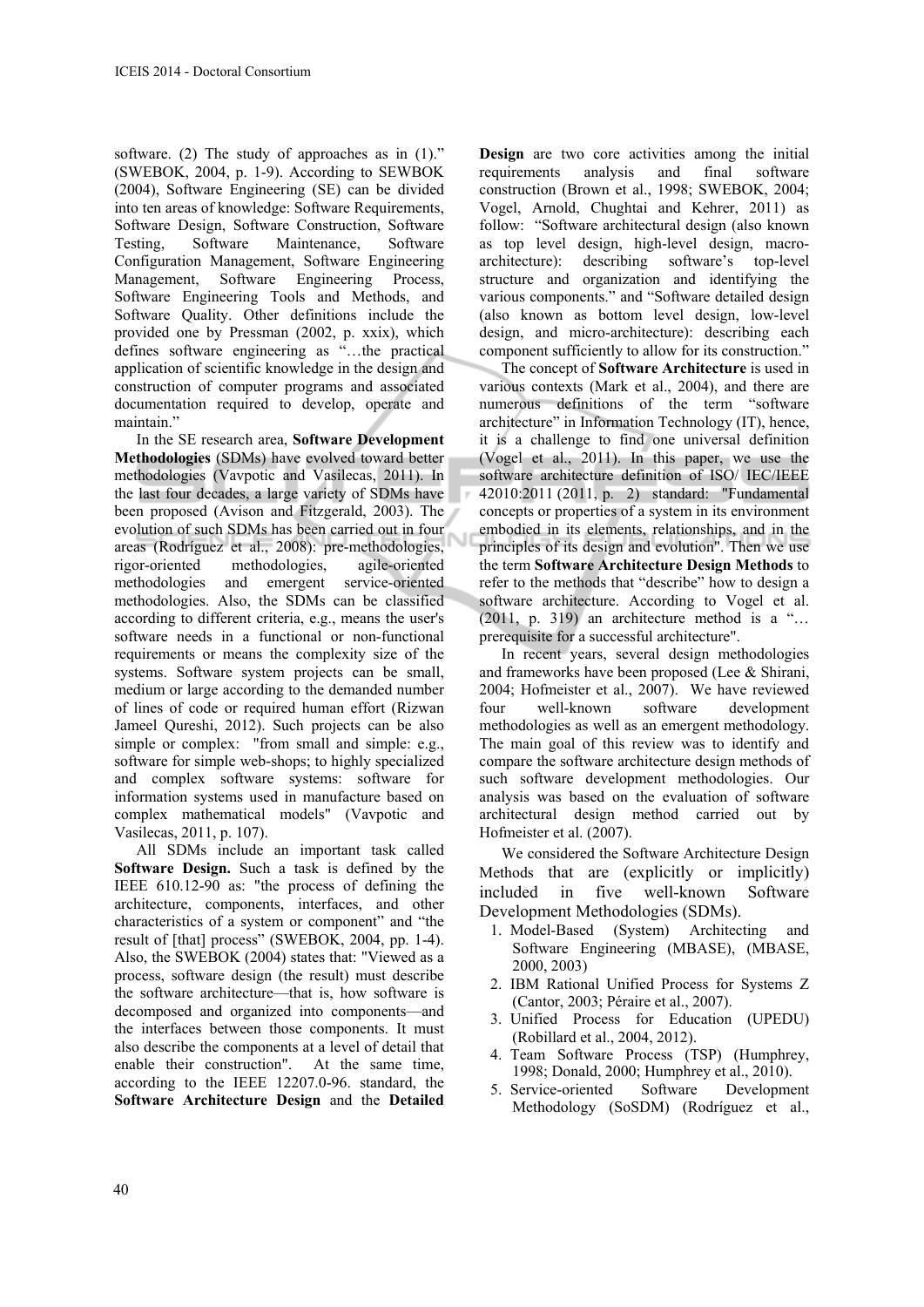#### 2009).

Our findings have been reported elsewhere (Reyes et al., 2013, under review) and suggest that: (i) software architecture design methods are not standardized; (ii) SA design methods share common goals but carry out different activities; and (iii) further empirical research is required to consolidate valuable knowledge gained from conceptual research in software architecture design methods.

Regarding the application domain area we will focus on for constructing our method, we have that: "Web services are self-contained, Web-enabled applications capable not only of performing business activities on their own, but also possessing the ability to engage other Web services in order to complete higher-order business transactions"(Yang, 2003, p. 35). In addition, according to Rodríguez et al., (2012, p. 5). "A service-oriented software system (SoSS) refers to a distributed and loosely-coupled software system which is constructed based on the definition and implementation of a suite of services that forms it". **AND** n i  $r = c$ 

A typical SoSS involves the features shown in the Table 1:

Table 1: Comparative Table of Object-Oriented Software Engineering (OOSE), Component-Based Software Engineering (CBSE) y Service-Oriented Software Engineering (SOSE) paradigms (Rodríguez et al., 2004).

| Attribute                                       | Object-                      | Component-                                        | Service-                                                        |
|-------------------------------------------------|------------------------------|---------------------------------------------------|-----------------------------------------------------------------|
|                                                 | oriented                     | based                                             | oriented                                                        |
|                                                 | Software                     | Software                                          | Software                                                        |
|                                                 | System                       | System                                            | Systems                                                         |
| Key analysis<br>entity                          | Class                        | <b>Business</b>                                   | <b>Business</b>                                                 |
|                                                 |                              | component                                         | service                                                         |
| Key design<br>entity                            | Object<br>(conceptual        | Component<br>(conceptual)                         | <b>Business</b><br>computing<br>service                         |
| Key building<br>entity                          | Object<br>(local<br>runtime) | Component<br>(local or<br>distributed<br>runtime) | <b>ICT</b><br>computing<br>service                              |
| Coupling<br>level with<br>remainder<br>software | Tightly                      | Medium                                            | Loosely                                                         |
| Cohesion<br>level                               | Normal                       | High                                              | Very high                                                       |
| Platform<br>Interoperabil<br>ity                | Minimal or<br>null           | High                                              | Very high                                                       |
| Typical<br>technology                           | $C++$                        | JavaBeans                                         | Web services<br>from several<br>languages<br>(Java, C#,<br>PHP) |

### **5 METHODOLOGY**

The research focuses on the study and creation of innovative model or artefacts, using two research approaches:

- Theoretical research (conceptual-analysis).
- Engineering research (through design- science).

The main purpose of this research is proposing a Software Architecture Design Method, whose design will be based first under the theoretical concepts included in General Design Methods, in order to obtain an applicable Method for develop Web-based service-oriented software systems, therefore the research classified as conceptual.

The conceptual research can be considered: "as the main source of generation of new theories, models or conceptual schemes - to complement the scientific cycle - then should be tested empirically or deductively using other research methods" (Mora, 2004).

"However, according a review of international literature in the field, has not been reported consensed phases to follow in the Conceptual Method" (Mora, 2004, p. 2). Therefore Mora (2004), proposes four phases to the conceptual method, which are based on general suggestions reported by researchers reffering to validating conceptual models, principles for evaluating theoretical research, and methods and techniques used in the qualitative assessment. Figure 2 shows the phases and tasks of the conceptual reseach method.

| <b>Description Conceptual Research Method</b>               |
|-------------------------------------------------------------|
| Phase I: Problem formulation of conceptual research.        |
| • Context and background of the problem.                    |
| • Problematic situation.                                    |
| • Type and purpose of research.                             |
| • Relevance.                                                |
| • Objectives, questions, hypotheses / research proposals.   |
| Phase II: Discussion of Related Work.                       |
| • Based theory.                                             |
| • Related studies.                                          |
| • Contributions and limitations of related studies.         |
| Phase III: Development of Conceptual Model.                 |
| • Conceptual Framework.                                     |
| • Creative development of the conceptual model.             |
| Phase IV: Validation of the conceptual model.               |
| • Content validation by expert panel.                       |
| • Validation by logical argument.                           |
| • Validation by proof of concept for construction artifact. |
| • Validation pilot study surveys.                           |
|                                                             |

Figure 2: Phases Description Conceptual Research Method.

This Conceptual Research Method suggests four forms of validation of the designed artifacts that are product of a research: (i) validation by experts'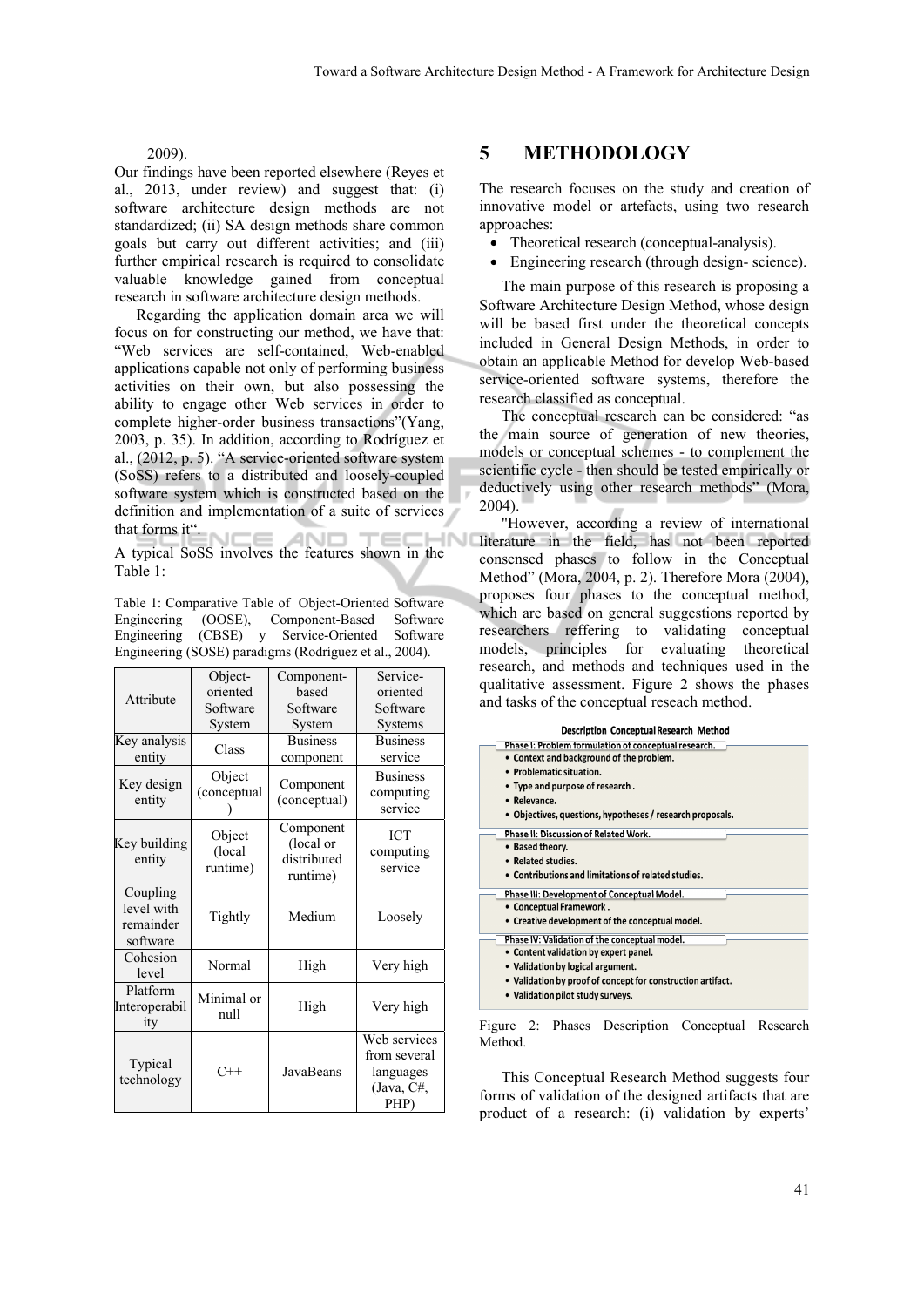panel, (ii) validation by logical arguments, (iii) validation by proof of concept for artifact construction, and (iv) validation by pilot study.

"The studies of conceptual validation can be referred to the establishment of the degree to which the conceptual model satisfactorily meets the following criteria: (a) the conceptual model is supported by robust theories and principles, (b) the conceptual model is logically coherent and consistent with the studied reality and appropriate to the purpose for which the model was designed, and (c) the conceptual model brings something that is new and it is not duplication of another existing model" (Mora, 2004, pp. 9-10 ).

The directives or guidelines of design science proposed in Hevner, et al. (2004) will be followed to design the artifact that is product of the research: two paradigms characterize research in the discipline of Information Systems, the **Behavioral-Science** and **Design-Science**. "The Behavioral-Science paradigm seeks to develop and verify theories that explain or predict human or organizational behavior. The Design-Science paradigm seeks to extend the boundaries of human and organizational capabilities by creating new and innovative artifacts" (Hevner et al., 2004, p. 75). For this study, we consider just the Design-Science paradigm because we only seeks the creation, validation and evaluation of the architectural design method and does not predict or verify the behavior of individuals or organization with respect to the proposed architectural design method.

#### **6 EXPECTED OUTCOME**

The main contribution of this research aims to define a software architecture design method for designing the architecture of Web-based service-oriented software systems. Our method will be able to be applied in different national or international organizations.

As a future work we will be looking at using this method as a base framework to define an architectural style that we will be instantiated in several specific software systems architectures.

#### **REFERENCES**

Aleti, A., Buhnova, B., Grunske, L., & Koziolek A. 2013. Software Architecture Optimization Methods: A Systematic Literature Review. *IEEE Transactions On Software Engineering*, 39(5), 658-683.

- Avison, D. & Fitzgerald, G. 2003. *Methodologies for Developing Information Systems: A Historical Perspective*. The Past and Future of Information Systems: 1976–2006 and Beyond, IFIP 19th World Computer Congress, TC-8, *Information System Stream*, August 21–23, 2006, Santiago, Chile.
- Brown, W., Malveau, R., McCormick III, H., Mowbray, T. 1998. Anti Patterns – Refactoring Software Architectures, and Projects in Crisis, John Wiley & Sons, New York.
- Cantor, M. .2003. Rational Unified Process for Systems Engineering. Rational Brand Services ,*IBM Software Group.*
- Donald, M. 2000. The Team Software Process (TSP): An Overview and Preliminary Results of Using Disciplined Practices. (Tech. Rep. CMU/SEI-2000- TR-015), Carnegie Mellon, Software Engineering Institute.
- Hevner, A., March, S., Park, J. & Ram, S., 2004. *Design Science in Information Systems Research*, Mis Quarterly, Vol. 28 No. 1, (pp 75-105).
- Hofmeister, C., Kruchten, F., Nord, R., Obbink, H., Ran, A., & America, P. 2007. A general model of software architecture design derived from five industrial approaches. The Journal of System and Software, 80, 106-126, Elsevier Inc.
- Humphrey, W. 1998. Three Dimensions of Process Improvement Part III: The Team Process, Software Engineering Institute.
- Humphrey, W., Chick, T., Nichols,W., & Pomeroy-Huff, Marsha. 2010. Team Software Process (TSP) Body of Knowledge (BOK). (Tech. Rep. CMU/SEI-2010-TR-020). Software Engineering Institute, Carnegie Mellon University.
- ISO/IEC/IEEE 42010:2011., 2011. Inernational Standar, Systems and software engineering - Architecture description ISO/IEC/IEEE 42010:2011, first edition, pp. 1-2. Retrieves Julio 26, 2013, from: http://www.iso-architecture.org/42010/index.html.
- Kim, J., S., & Garlan, D. 2010. Analyzing architectural styles. *The Journal of Systems and Software, 83,*  1216–1235.
- Kitchenham, B., 1996. Evaluating Software Engineering Methods and Tool, *Software Engineering Notes 21(1), (pp. 11-15).*
- Lee, S., & Shirani, A. 2004. A component based methodology for Web application development, *The Journal of Systems and Software*, 71, 177-187.
- Mark, W., Emery D., & Hilliard R. 2004. *ANSI/ IEEE Standard 1471 and System Engineering, System Engineering, Vol. 7, No. 3.*
- MBASE. (2000). Guidelines for Model-Based (System) Architecting and Software Engineering (MBASE) 1997-2000, v2.2, 1-159, Center for Software Engineering, University of Southern California.
- MBASE. (2003). Guidelines for Model-Based (System) Architecting and Software Engineering (MBASE) 1997-2002, v2.4., Center for Software Engineering, University of Southern California.Mora, J. 2004. *Descripción del Método de Investigación Conceptual,*